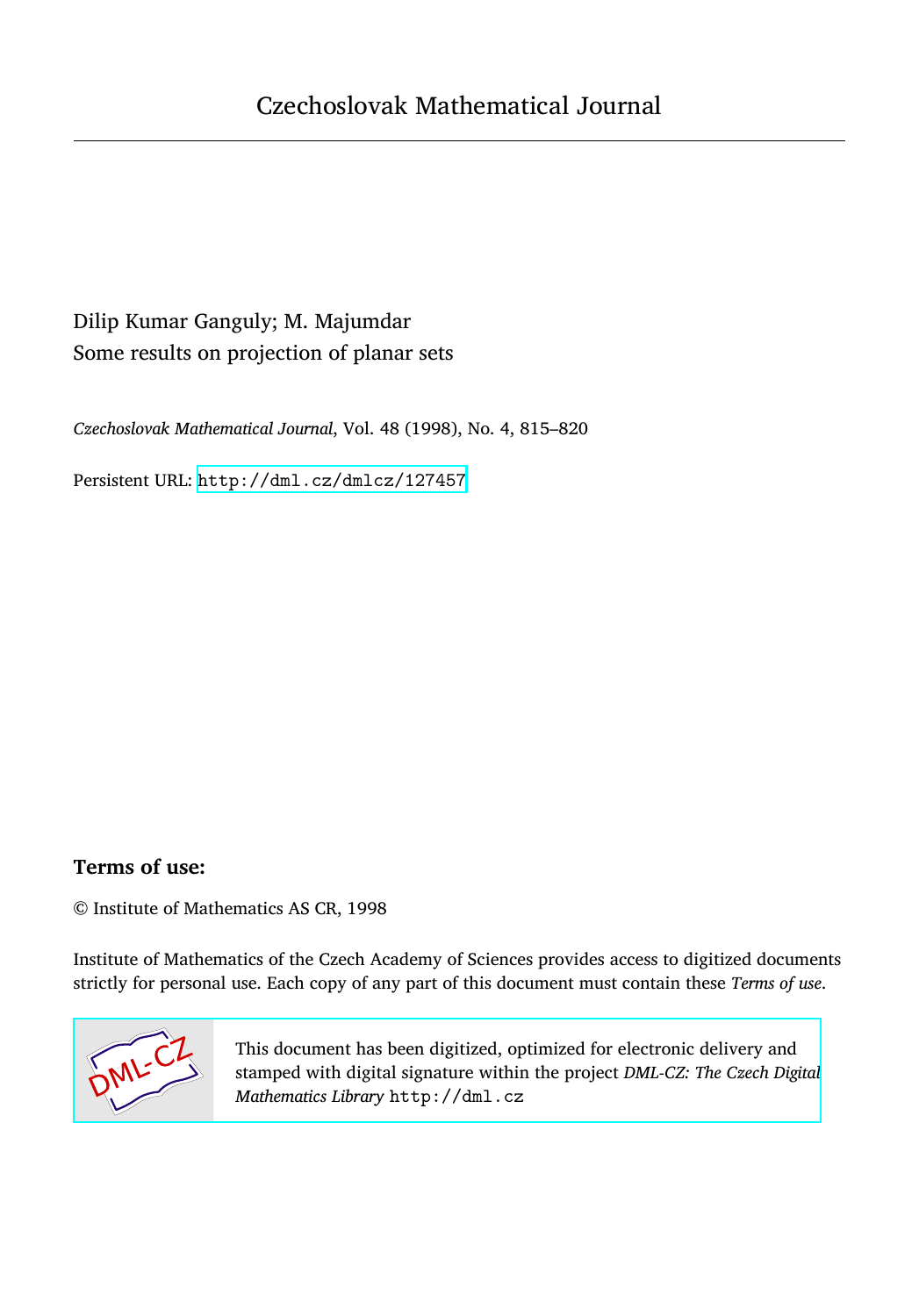### SOME RESULTS ON PROJECTION OF PLANAR SETS

D. K. Ganguly and M. Majumdar, Calcutta

(Received September 24, 1996)

Abstract. In this paper we define certain types of projections of planar sets and study some properties of such projections.

MSC 2000: 28A05, 26A15

Keywords: Baire category, property of Baire, residual set, upper semicontinuity, Borel set

#### **INTRODUCTION**

In 1920, Steinhaus [10] proved that if A and B are two linear sets of positive Lebesgue measure, then their difference set  $A - B = \{a - b : a \in A, b \in B\}$  contains an interval. The category analogue of this result holds when the sets have the property of Baire. Ceder and Ganguly [3] strengthened the above results applying various kinds of projections of planar sets. Later some papers ([1], [6]) were devoted to study properties of various projections of planar sets. In 1962, Bose Majumder [2] proved that if A and B are two linear sets (with non-zero abscissae) having positive Lebesgue measure, then the ratio set  $R(A, B) = \{\frac{a}{b}$  or  $\frac{b}{a} : a \in A, b \in B\}$  of A and B contains at least one whole interval. In the present paper we introduce some new types of projections of big planar sets (in the sense of measure and category) and strengthen the above result of Bose Majumder. Some descriptive properties of such projections of planar sets are also obtained.

#### **TERMINOLOGY**

Let  $(a, b) \in \mathbb{R}^2$  and  $E \subset \mathbb{R}^2$ . By the  $(a, b)$ -projection of E we mean the set  $P(a, b, E) = \{c \in \mathbb{R}: gr. \{y - b = c(x - a)\} \cap E \neq \emptyset\},\$ i.e. the set of all real numbers c for which  $y - b = c(x - a)$  holds for some  $(x, y) \in E$ . The  $(a, b)$ -measure projection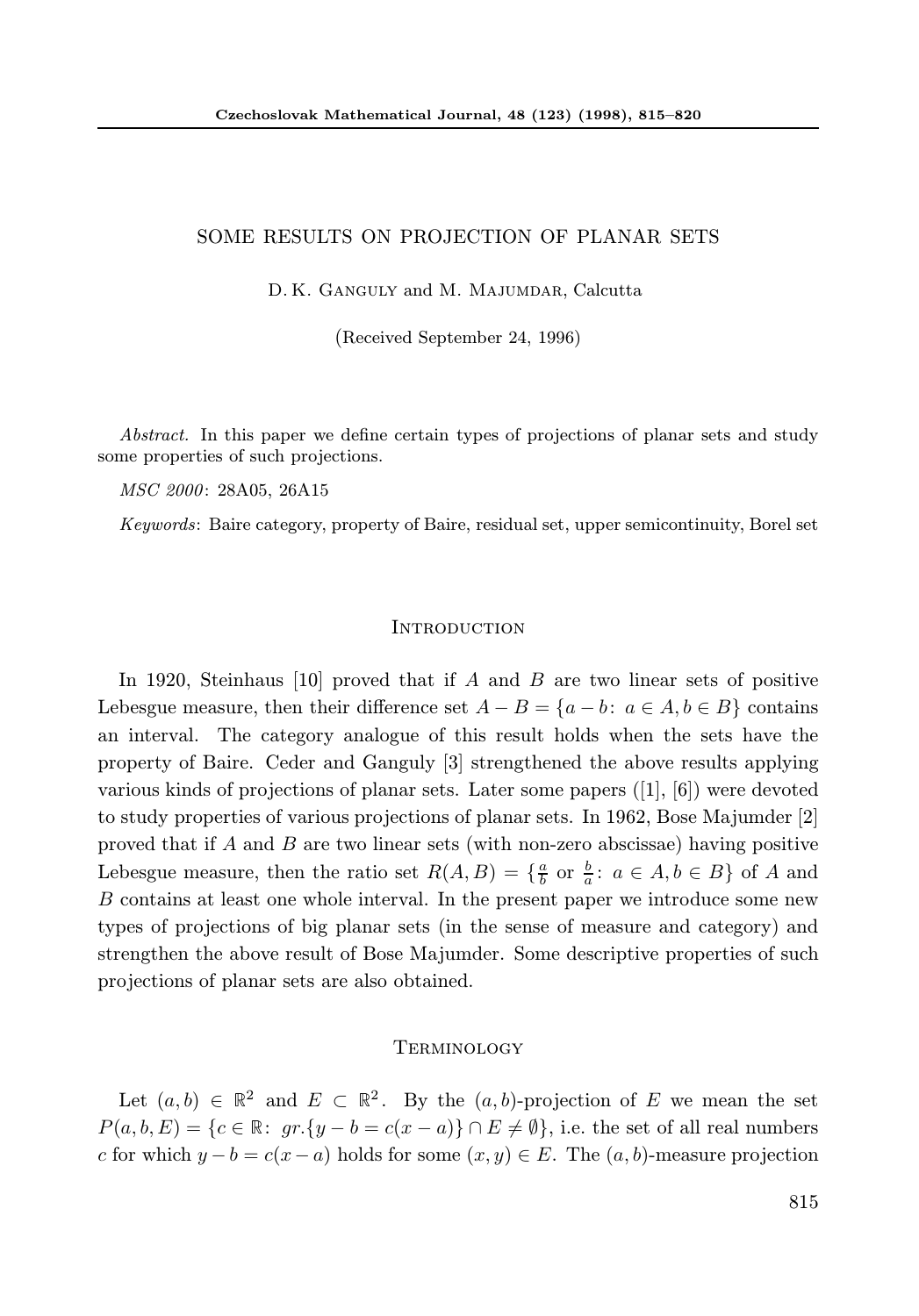of E is the set  $M(a, b, E) = \{c \in \mathbb{R} : \mu(dom.([gr.\{y - b = c(x - a)\}] \cap E)) > 0\}$  where  $\mu$  denotes the Lebesgue measure. The  $(a, b)$ -category projection of E is meant to be the set

 $C(a, b, E) = \{c \in \mathbb{R}: dom.(gr.\{y - b = c(x - a)\} \cap E)$  is of the second category.

A set S is said to have the property of Baire if  $S = G \Delta F$  where G is an open set, F is a set of the first category while  $\Delta$  stands for the symmetric difference. If  $t \in \mathbb{R}$ and  $B \subset \mathbb{R}$  we define the set  $tB = \{tb : b \in B\}.$ 

**Note.** In what follows, we assume that  $a \notin A$ .

We first prove some descriptive properties of  $P(a, b, A \times B)$ .

**Theorem 1.** If A, B are compact subsets of  $\mathbb{R}$  and  $(a, b) \in \mathbb{R}^2$  with  $a \notin A$ , then  $P(a, b, A \times B)$  is compact.

P r o of. Since A and B are compact sets, it follows in the same way as in paper [9] that  $P(a, b, A \times B)$  is bounded. Let c be a limit point of  $P(a, b, A \times B)$ . Then there exists a sequence  ${c_n}_{n=1}^{\infty}$  of elements of  $P(a, b, A \times B)$  such that  $c_n \to c$  as  $n \to \infty$ . Now for each  $c_n \in P(a, b, A \times B)$  there exist  $x_n \in A$ ,  $y_n \in B$  such that,  $y_n - b = c_n(x_n - a)$ . Since A, B are compact, we get subsequences  $\{x_{n_k}\}_{k=1}^{\infty}$  of  ${x_n}_{n=1}^{\infty}$  and  ${y_{n_k}}_{k=1}^{\infty}$  of  ${y_n}_{n=1}^{\infty}$  such that  $x_{n_k} \to p \in A$  and  $y_{n_k} \to q \in B$  as  $k \to \infty$ .

Also  $y_{n_k} - b = c_{n_k} (x_{n_k} - a)$ . Taking limit as  $k \to \infty$  we have  $q - b = c(p - a)$ . Thus  $c \in P(a, b, A \times B)$ . Hence the result is proved.

**Remark.** If A, B are closed sets, then  $P(a, b, A \times B)$  need not be closed. This fact follows from the following example. Let  $A = \{3^n : n \in \mathbb{N}\}, B = \{1\}$  ( $\mathbb N$  is the set of natural numbers). Then  $A, B$  are closed sets, but  $P(0, 0, A \times B) = \{\frac{1}{3^n} : n \in \mathbb{N}\}\$ is not a closed set.

**Theorem 2.** If A and B are measurable subsets of  $\mathbb R$  such that  $\mu(A) > 0$  and B is of full measure, then  $P(a, b, A \times B) = \mathbb{R} \setminus \{0\}$  for any  $(a, b) \in \mathbb{R}^2$  where  $a \notin A$  and  $b \notin B$ .

P r o o f. For any  $c \neq 0$ , the set  $b + c(A - a)$  is of positive measure. Since B is of full measure, we have  $\mu(B') = 0$ , where '' denotes the complement with respect to R. It follows directly from definition that  $P(a, b, A \times B)' = \{c: b+c(A-a) \subseteq B'\} = \{0\}.$ Therefore  $P(a, b, A \times B) = \mathbb{R} \setminus \{0\}.$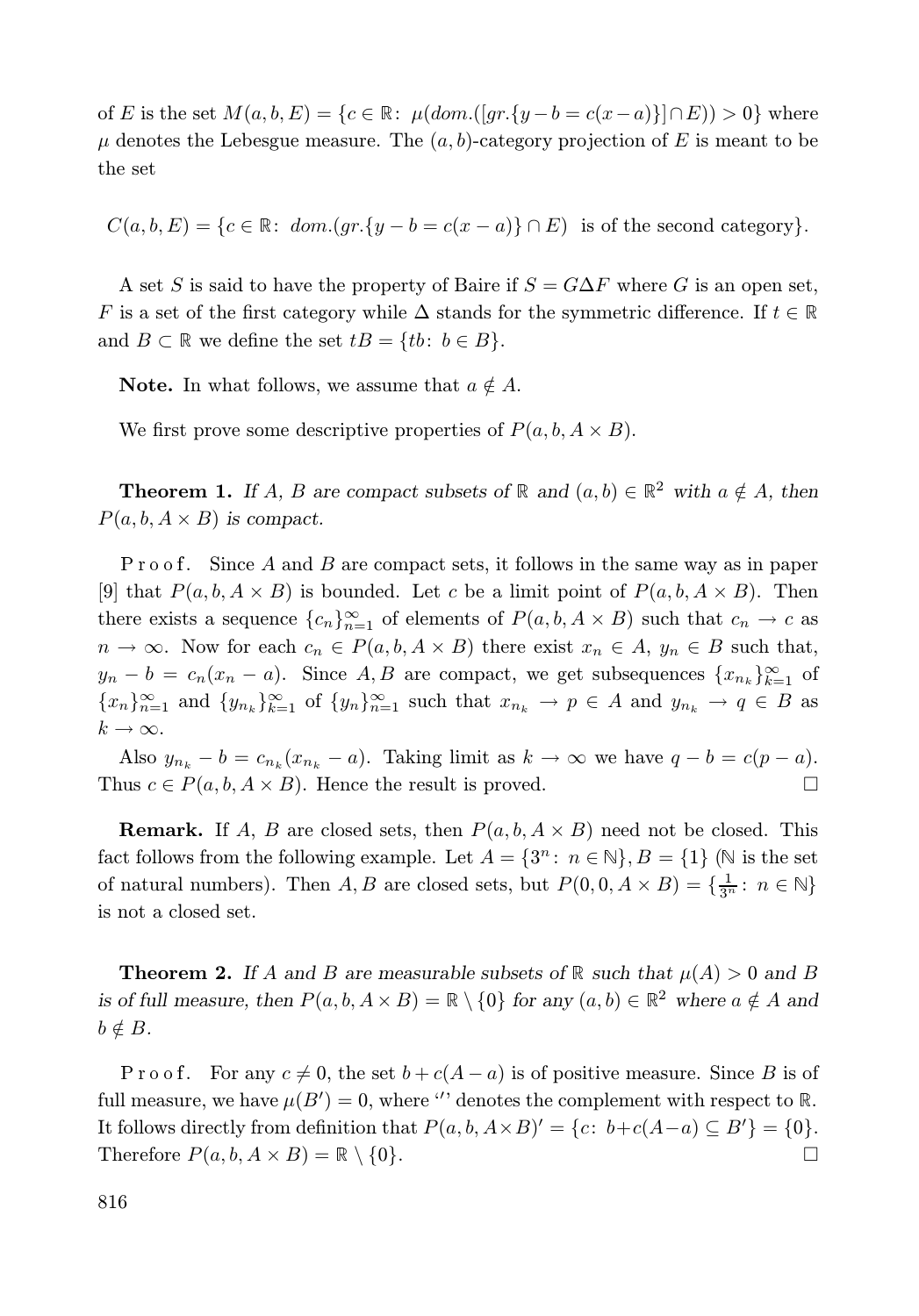The category analogue of the above theorem is also true.

**Theorem 3.** If  $(a, b) \in \mathbb{R}^2$  with  $a \notin A$ ,  $b \notin B$ , A is a set of the second category and B is residual in  $\mathbb R$  then  $P(a, b, A \times B) = \mathbb R \setminus \{0\}.$ 

P r o o f. As A is of the second category, so is  $b + c(A - a)$  for any real number  $c \neq 0$ . Since B is residual in R, its complement B' is of the first category. Hence,  $P(a, b, A \times B)' = \{c \colon b + c(A - a) \subseteq B'\} = \{0\}.$  Therefore,  $P(a, b, A \times B) = \mathbb{R} \setminus \{0\}.$  $\Box$ 

**Note.** The conclusion of Theorem 3 is not valid if  $A$  and  $B$  are sets of just the second category. This is evident from the following example.

**Example.** Let  $\{G_\alpha : \alpha < \omega_c\}$  be a well ordering of all residual  $G_\delta$  subsets of  $\mathbb{R}, \omega_c$ being the first uncountable ordinal. Let us choose for all  $\beta < \alpha$ , two subsets  $A_{\beta}$  and  $B_\beta$  of  $G_\beta$  such that no three points of  $A_\beta \times B_\beta$  are collinear. Since the set of all lines joining pairs of points of  $A_\beta \times B_\beta$  with  $\beta < \alpha$  has power less than c (the power of the continuum) we can find a direction not parallel to any of these lines. Hence by [8] some line in this direction meets  $G_{\alpha} \times G_{\alpha}$  in a set of the second category and therefore in a set of power c (see [8]). We can choose therefore two subsets  $A_{\alpha}$  and  $B_{\alpha}$  of  $G_{\alpha}$  such that no point of  $A_{\alpha} \times B_{\alpha}$  is collinear with any two points of  $A_{\beta} \times B_{\beta}$ with  $\beta < \alpha$ . The sets  $A_{\alpha}$  and  $B_{\alpha}$  are of the second category since their complements contain no residual  $G_{\delta}$  subset of R. Thus we get two linear sets  $A_{\alpha}, B_{\alpha}$  of the second category such that no three points of  $A_{\alpha} \times B_{\alpha}$  are collinear and hence the sets  $A_{\alpha}$ ,  $B_{\alpha}$  serve our purpose.

**Theorem 4.** If A, B are non-empty open subsets of R, then  $P(a, b, A \times B)$  is a non-empty open set for any  $(a, b) \in \mathbb{R}^2$  with  $a \notin A$ .

Proof. Let  $d \in P(a, b, A \times B)$ . Then  $\exists (x, y) \in A \times B$  such that  $y - b = d(x - a)$ . Since A and B are open sets we can find open intervals  $I_x$  and  $I_y$  of length  $2\varepsilon$  with centres at x and y respectively such that  $I_x \subseteq A$  and  $I_y \subseteq B$ .

Let  $I = (d - \frac{\varepsilon}{|x-a|}, d + \frac{\varepsilon}{|x-a|})$ . By routine calculation we see that  $b + c(x - a) \in$  $I_y \subseteq B$  for all  $c \in I$ . This implies that  $I \subseteq P(a, b, A \times B)$ . Hence the result.  $\Box$ 

**Theorem 5.** If A, B are compact subsets of  $\mathbb{R}$  and  $(a, b) \in \mathbb{R}^2$  then the  $(a, b)$ measure projection of  $A \times B$  is a Borel set of additive class one, provided  $a \notin A$ .

 $P(a, b, A \times B)$  is compact by Theorem 1. Let  $\gamma$  and  $\delta$  be the g.l.b. and l.u.b. of  $P(a,b,A\times B)$ , respectively. Let us define a function  $f: [\gamma,\delta] \to \mathbb{R}$  by  $f(c) = \mu(\{x \in A: \exists y \in B \text{ with } y - b = c(x - a)\})$ . Then  $M(a, b, A \times B) = \{c \in A\}$  $[\gamma, \delta]$ :  $f(c) > 0$ . Let  $\{c_k\}_{k=1}^{\infty}$  be a sequence in  $[\gamma, \delta]$  such that  $c_k \to c \in [\gamma, \delta]$  as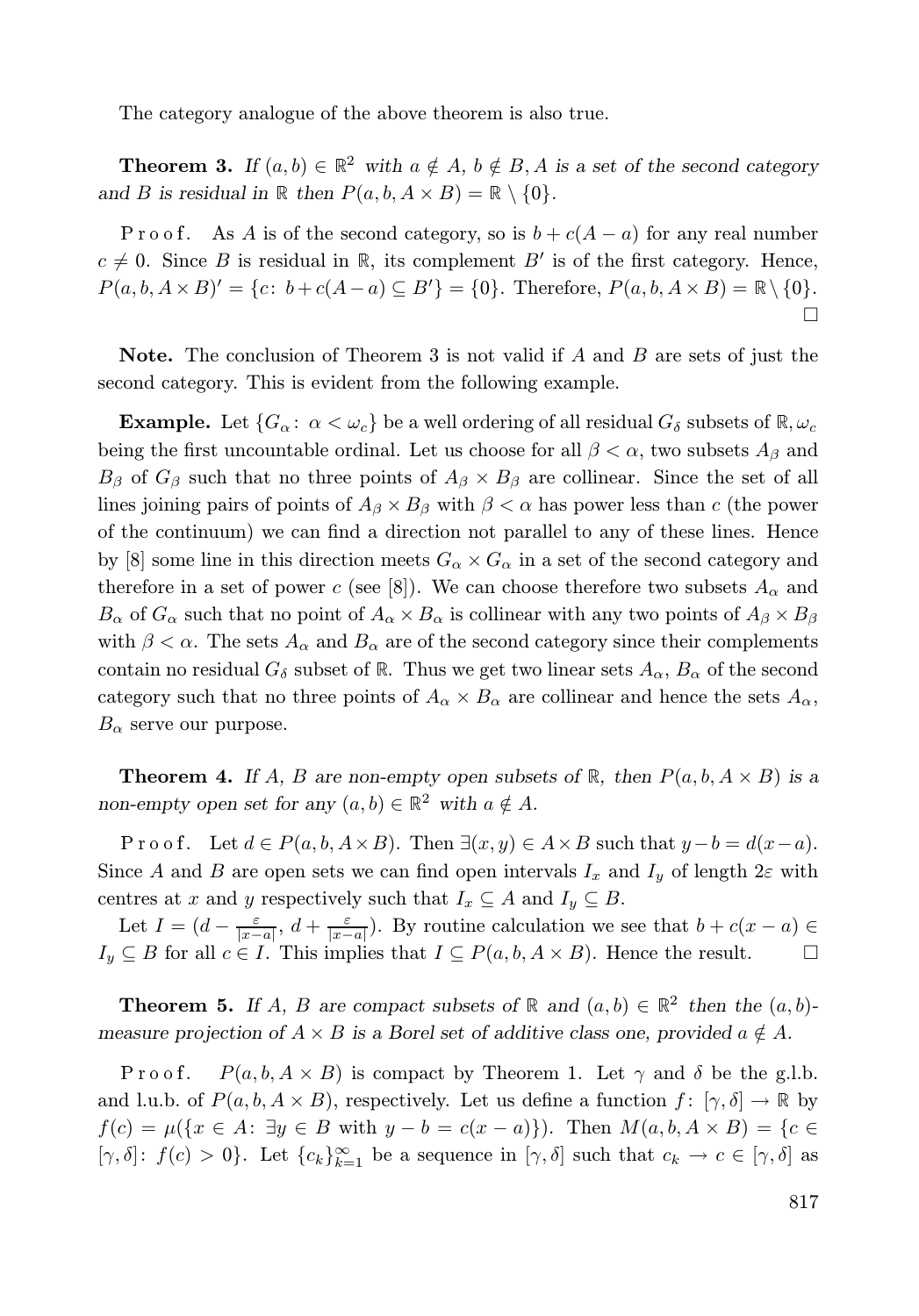$k \to \infty$ . Let us choose sets  $Z_k = \{x \in A: \exists y \in B \text{ with } y - b = c_k(x - a)\}\)$  for every  $k = 1, 2, \ldots$  We first show that

(1) 
$$
LsZ_k \subset \{x \in A : \exists y \in B \text{ with } y - b = c(x - a)\}
$$

where  $LsZ_k$  is the Upper Limit of the sequence  $\{Z_k\}_{k=1}^{\infty}$  of sets as defined in [7]. Also,  $LsZ_k \supset \overline{\lim}Z_k$  [see 7, p. 337].

Let  $p \in LsZ_k$ . Then there is a subsequence  ${c_{k_i}}_{i=1}^{\infty}$  of  ${c_k}_{k=1}^{\infty}$  such that  $x_i \in Z_{k_i}$ for each i and  $x_i \rightarrow p$  as  $i \rightarrow \infty$ .

Now  $x_i \in Z_{k_i}$  implies that there exists  $y_i \in B$  such that  $y_i - b = c_{k_i}(x_i - a)$  for each *i*. Since *B* is compact,  $\{y_i\}_{i=1}^{\infty}$  converges to  $b + c(p - a) = q$  (say)  $\in B$ . Hence,  $p \in \{x \in A: \exists y \in B \text{ with } y - b = c(x - a)\}.$ 

Also,

$$
f(c) = \mu(\{x \in A : \exists y \in B \text{ with } y - b = c(x - a)\})
$$
  
\n
$$
\geq \mu(LsZ_k) \text{ by (1)}
$$
  
\n
$$
\geq \mu(\overline{\lim}Z_k)
$$
  
\n
$$
\geq \overline{\lim} \mu(Z_k) \text{ (By Fatou's lemma)}
$$
  
\n
$$
= \overline{\lim} f(c_k).
$$

Thus  $f$  is an upper semicontinuous function. Hence, there is a decreasing sequence  ${f_n}_{n=1}^{\infty}$  of continuous functions defined over  $[\gamma, \delta]$  such that  $f(x) = \lim_{n \to \infty} f_n(x)$ ,  $\forall x \in$ [ $\gamma, \delta$ ]. Then,  $M(a, b, A \times B) = \{c \in [\gamma, \delta] : f(c) > 0\} = \bigcup_{i=1}^{\infty}$  $m=1$ ∞<br>∐  $r=1$ - ∞  $\bigcap_{n=r} \{c \in [\gamma, \delta]:$  $f_n(c) \geqslant \frac{1}{m}$ } [5].

Since each  $f_n$  is continuous, the set  $\{c \in [\gamma, \delta] : f_n(c) \geq \frac{1}{m}\}\$ is a closed set. It follows that  $M(a, b, A \times B)$  is a Borel set of additive class one [7].

**Note.** If A, B are compact subsets of  $\mathbb{R}$  and  $(a, b) \in \mathbb{R}^2$ ,  $M(a, b, A \times B)$  need not be compact. For example if we consider  $A = B = [0, 1]$ , then  $M(2, 0, A \times B) = (-1, 0]$ , which is not compact.

**Theorem 6.** If A, B are measurable subsets of  $\mathbb{R}$  with finite positive Lebesgue measure and  $(a, b) \in \mathbb{R}^2$  such that  $a \notin A$  and  $b \notin B$ , then  $M(a, b, A \times B)$  is an open subset of  $P(a, b, A \times B)$ .

Proof. Since  $b \notin B$ , we have  $0 \notin P(a, b, A \times B)$ . Let us define a function  $\varphi: \mathbb{R} \setminus \{0\} \to \mathbb{R}$  by  $\varphi(c) = \mu(A \cap [a+c^{-1}(B-b)]).$  Then  $\varphi$  is a continuous function (See [4]).

Now  $M(a,b,A\times B) = \{c: \varphi(c) > 0\}.$  Also  $c \in M(a,b,A\times B)$  implies that  $\varphi(c) > 0$ . Since  $\varphi$  is continuous, there is a neighbourhood  $I_c$  of 'c' such that  $\varphi(x) > 0$ for all  $x \in I_c$ . Then  $I_c \subseteq M(a, b, A \times B)$ . Hence the result.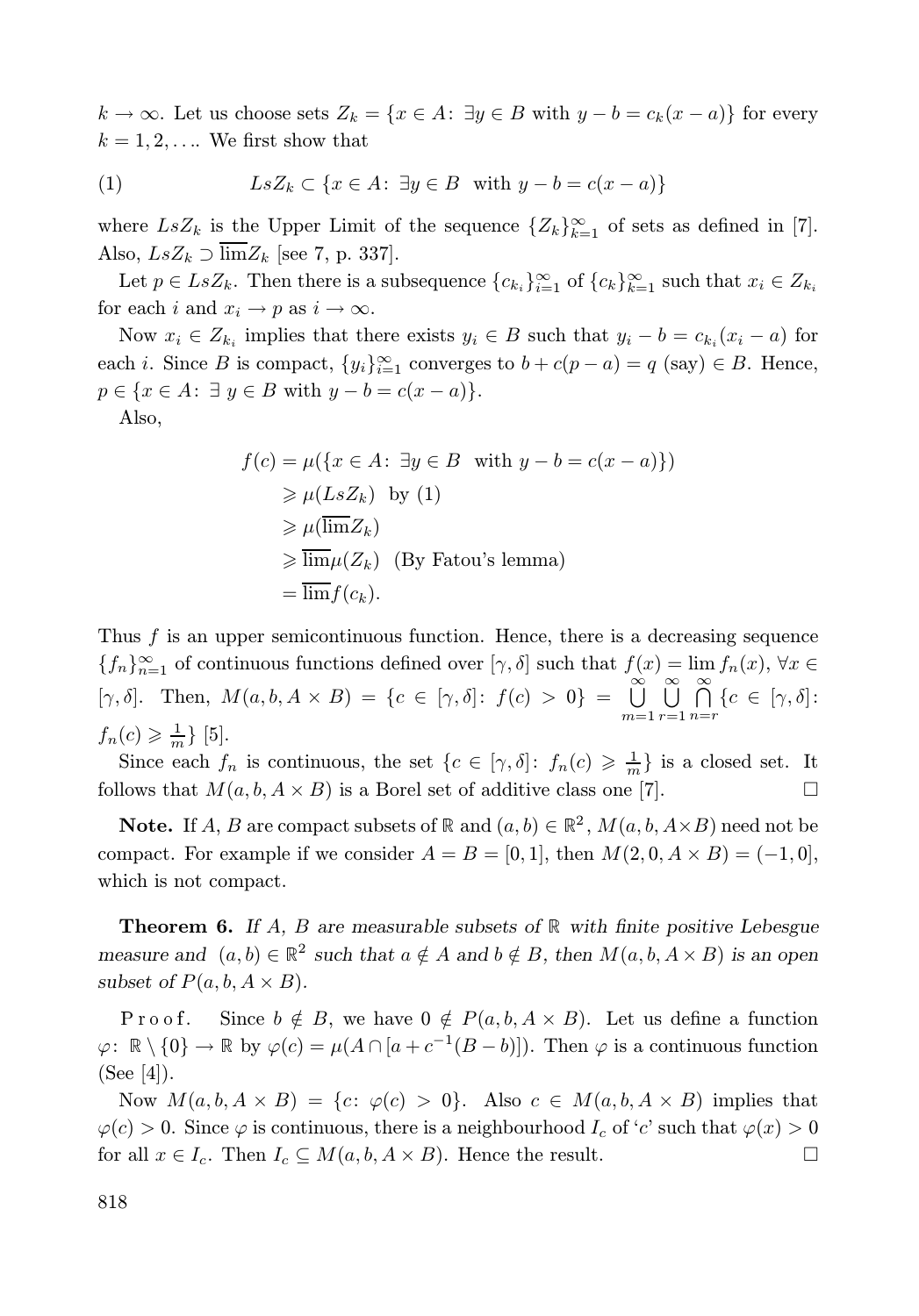The result of Bose Majumder [2] mentioned earlier follows from the following corollary.

**Corollary.** If  $A$ ,  $B$  are linear sets (of points with non-zero abscissae) having positive Lebesgue measure, then  $R(A, B)$  contains a non-empty open set.

Proof. The proof follows from the above theorem and the fact that

$$
R(A, B) = P(0, 0, A \times B) \cup P(0, 0, B \times A) \supseteq M(0, 0, A \times B) \cup M(0, 0, B \times A).
$$

 $\Box$ 

Theorem 7. Let A and B be two linear sets of the second category such that each of A and B has the property of Baire. Then for any  $(a, b) \in \mathbb{R}^2$  with  $a \notin A$ , the  $(a, b)$ -category projection of  $A \times B$  is a non-empty open set.

Without any loss of generality, let us assume that  $A$  has the Baire property. Then  $A = G\Delta F$ , where G is a non-empty open set and F is a set of the first category. Then

(1) 
$$
C(a, b, A \times B) = C(a, b, G \times B).
$$

Let  $Q = \{x \in \mathbb{R}: B \text{ is of the first category at } x\}$  and  $J = \text{Int}(\mathbb{R} \setminus Q)$ . Then B is of the second category at each point of the open set J. Let  $B_1 = B \cap J$ . Then  $B_1$ is of the second category at each point of J and  $B \setminus B_1$  is a set of the first category. Hence,

(2) 
$$
C(a, b, G \times B) = C(a, b, G \times B_1).
$$

In view of (1), (2) and Theorem 4, it is sufficient to prove that  $C(a, b, G \times B_1)$  =  $P(a,b,G\times J)$ . Indeed, since  $B_1\subset J$ , it is evident that  $C(a,b,G\times B_1)\subseteq P(a,b,G\times J)$ .  $B_1) \subseteq P(a, b, G \times J)$ . Also,  $c \in P(a, b, G \times J) \Rightarrow (c(G - a) + b) \cap J \neq \emptyset \Rightarrow (c(G - a) + b) \cap J \neq \emptyset$  $b) \cap B_1$  is a set of the second category because  $B_1$  is of the second category at each point of J. Therefore,  $c \in C(a, b, G \times B_1)$ . Thus  $P(a, b, G \times J) \subseteq C(a, b, G \times B_1)$ .

Hence the theorem is proved.

Remark. The conclusion of the above theorem becomes false if we delete the property of Baire. This fact is evident from the example after Theorem 3.